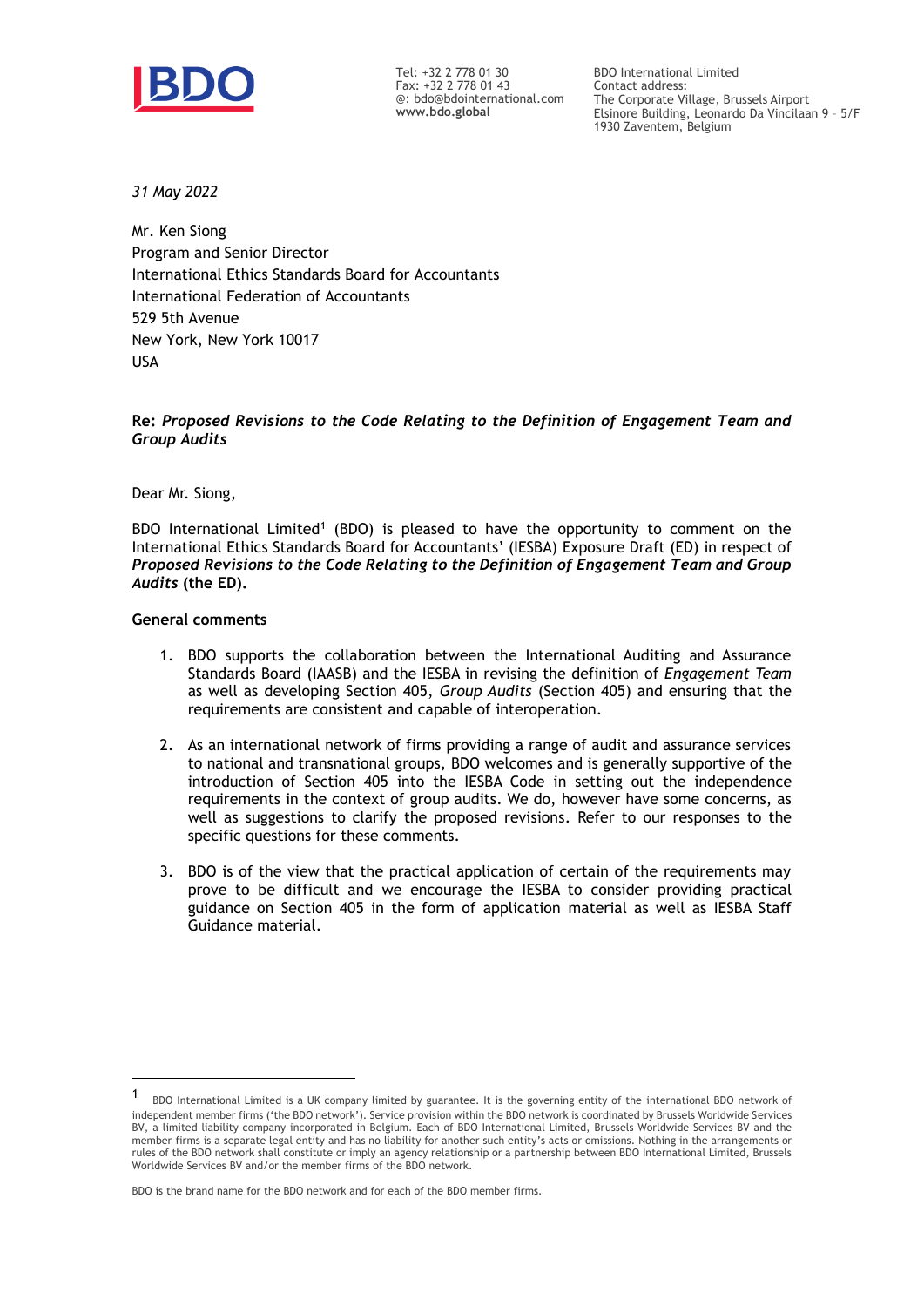# **Responses to Specific Questions**

### *Proposed Revised Definition*

- 1. Do you agree with the proposed changes to the Code related to the revised definition of ET, including: (see Chapters 1, 4 and 6)
	- (a) The revised definitions of the terms "engagement team," "audit team," "review team" and "assurance team;" and
	- (b) The explanatory guidance in paragraphs 400.A 400.D?

# (a) Revised definitions

- 4. The BDO response letter to ISA 600 (Revised)<sup>2</sup> highlighted that we had concerns with including component auditors in the revised definition of engagement team set out in the proposed ISA 220 (Revised). Our view was that ED-600 correctly required group auditors to be satisfied with the independence, competence, time, due care, performance, and documentation of component auditors, and that the group auditor should adequately direct, supervise and review the component auditor's work. We did not believe the group auditor should be expected to force their quality management processes on component auditors that they have no legal jurisdiction over, which is what would be required if the component auditor is part of the engagement team.
- 5. Notwithstanding our previous concerns articulated in our response letter for ISA 600 (Revised), following finalisation of ISA 600 (Revised) BDO is supportive of the proposed changes to the revised definitions of the terms "engagement team," "audit team," "review team" and "assurance team" on the basis that this should enable greater consistency and application between the professional standards issued by the IESBA and IAASB.
- 6. In light of the proposed changes to the revised definitions, BDO suggest the IESBA considers re-wording 400.1. The new definitions (400.A) rely on the fact that individuals, not firms, "perform" audit procedures, whereas 400.1 says that "professional accountants" (i.e., individuals and firms) "perform" audit and review engagements. There is the potential for confusion in how both the IESBA Code and IAASB's professional standards could be applied not least because the IAASB's definition of a professional accountant is only to that of an 'individual' and not a firm. Therefore, it would be clearer in 400.1 to state that professional accountants must be "independent from their audit and review clients".

(b) Explanatory guidance in paragraphs 400.A – 400.D - Distinction between "audit team" and "engagement team"

- 7. With respect to the explanatory guidance in paragraphs 400.A to 400.D, the need to distinguish between "audit team" and "engagement team" in the IESBA Code is not immediately evident. It appears that the ethics and independence requirements applicable to members of the audit team, and those applicable to the engagement team are the mostly the same, with the only difference identified in section 540, which references to the "engagement team" and not the "audit team".
- 8. To this end, BDO suggests that the revised requirements clarify the need to distinguish between the "audit team" and "engagement team" and that paragraph 400.C is an appropriate place for this clarity to be included.

 $^2$  See [BDO Comment Letter](https://global-www.bdo.global/getattachment/Services/Audit-Assurance/Proposed-standards/BDO-Comment_ISA-600-(Revised).pdf.aspx?lang=en-GB) dated 2 October, 2020, page 1, paragraph 5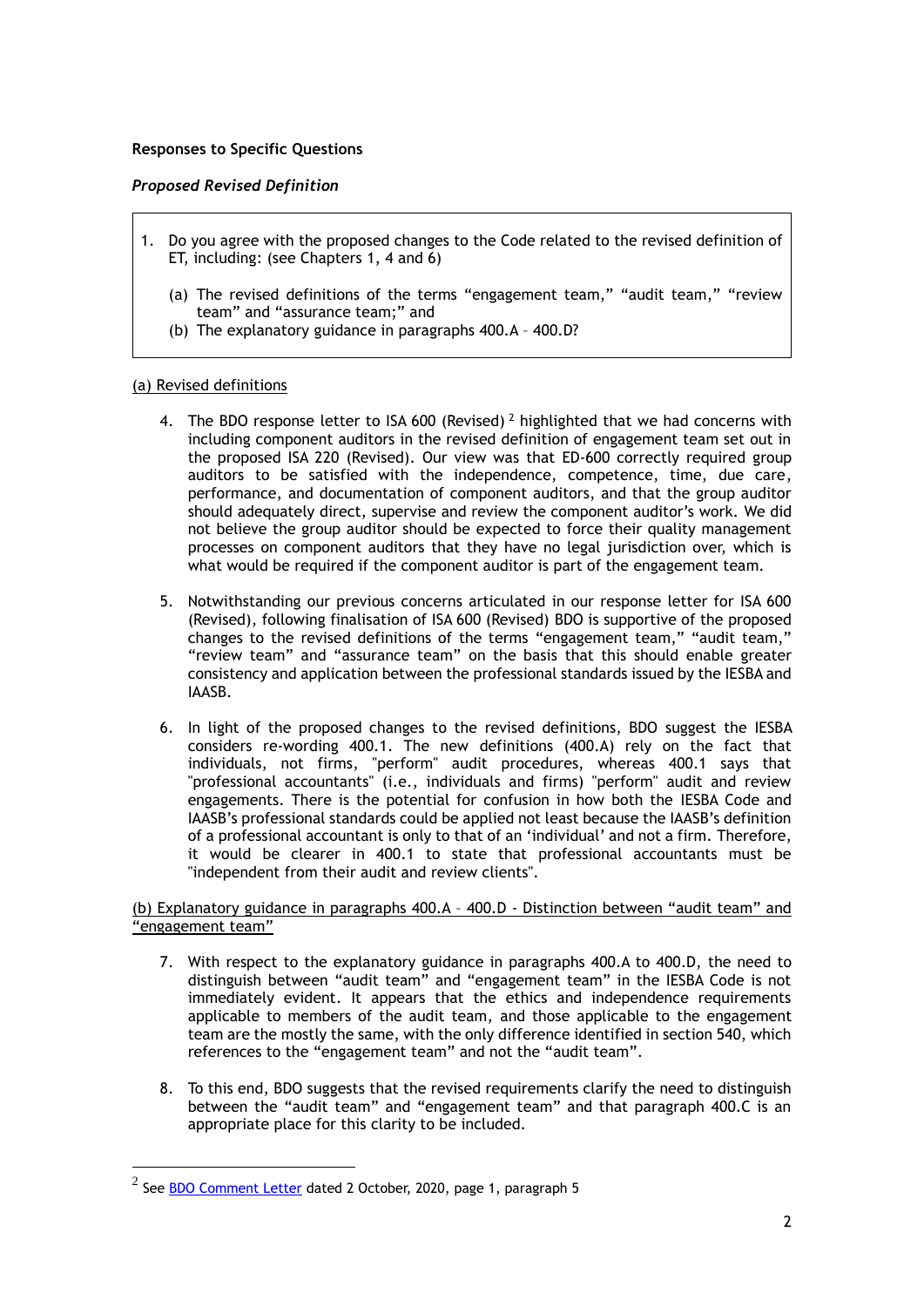9. In continuing with the distinction between "audit team" and "engagement team", BDO questions whether there is a disconnect between the international standards on auditing (ISAs) and the IESBA Code. BDO considered the following:

### *International Standards on Auditing*

- a. ISA 220 (Revised) requires the engagement partner to take responsibility for determining whether the relevant ethical requirements, including those related to independence have been fulfilled (ISA 220 (Revised).21). The related application material references to the requirement contained in ISA 700 (Revised) for the auditor's report to include a statement that the auditor is independent of the entity in accordance with the relevant ethical requirements relating to the audit, and that the auditor has fulfilled the auditor's other ethical responsibilities in accordance with these requirements and states that the steps outlined in paragraph 16 to 21 of ISA 220 (Revised) form the basis for including this statement in the auditor's report (ISA 220 (Revised). A47). Paragraphs 16 to 21 are focused on the "engagement team".
- b. ISA 600 (Revised) requires the group engagement partner to take responsibility for component auditors' awareness, understanding and compliance of the relevant ethical requirements, including independence that are applicable (ISA 600 (Revised).25). These component auditors form part of the "engagement team".
- c. ISQM 2 which highlights that the purpose of "…an engagement quality review is to provide an objective evaluation of the significant judgments made by the engagement team and the conclusions reach thereon." Further, ISQM 2 goes on to state explicitly that "…the engagement quality reviewer is not a member of the engagement team." An engagement quality review is an activity conducted at the engagement level but on behalf of the firm and it is not intended to be an evaluation of whether the entire engagement complies with professional standards and application legal and regulatory requirements, or with the firm's policies or procedures. By including the engagement quality reviewer as part of the "audit team" there is a danger that the objective nature of the engagement quality review is misconstrued by users of the IESBA Code and by implication engagement quality reviewers are perceived to be members of the engagement team.

# *The IESBA Code*

- a. Proposed paragraph 400.3 of the IESBA Code refers to "audit team members", resulting in the application of Part 4 being wider than that of the ISAs, which is focused on the members of the "engagement team". It is not clear who is responsible for ensuring that individuals not part of the "engagement team" but part of the "audit team" have complied with the relevant ethical requirements, including independence.
- 10. BDO recommends that the IESBA engage the IAASB to clarify the performance obligations or expectations of a group engagement partner, when a non-network component auditor is involved, to demonstrate compliance with paragraphs 16 – 21 of ISA 220 (Revised) and paragraph 25 of ISA 600 (Revised).
- 11. The ISAs explicitly state who is responsible for ensuring compliance with the relevant ethical requirements, including independence of the "engagement team". BDO further recommends that the IESBA Code clarify who is responsible for ensuring compliance with the relevant ethical requirements, including independence of the "audit team".

# (b) Explanatory guidance in paragraphs 400.A – 400.D – Considerations relating to ISQM 1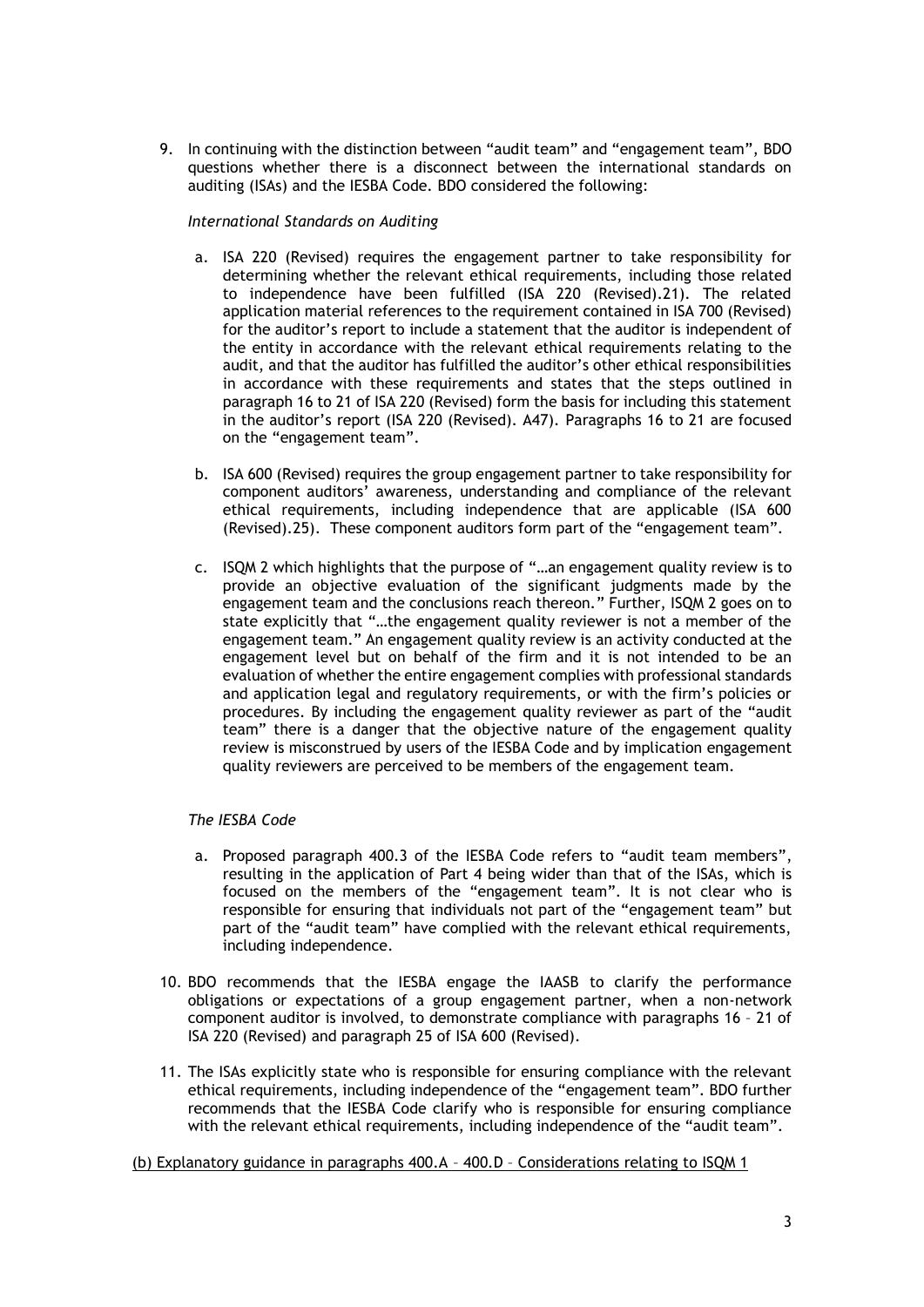- 12. ISQM 1 requires the firm to establish quality objectives that address the fulfilment of responsibilities in accordance with the relevant ethical requirements, including those relating to independence of the firm and its personnel as well as others (ISQM 1.29). BDO questions whether there is a gap between the firms and individuals covered by ISQM 1 and the IESBA Code.
- 13. In expanding on "others", ISQM 1 lists the network, network firms, individuals in the network or network firms, or service providers. It therefore appears that this requirement is aimed at component auditors within the group auditor firm's network. The significant changes proposed in section 405, *Group Audits* (Section 405) relates to component auditors outside of the group auditor firm's network, yet the quality objectives contained in ISQM 1 do not seem to address these firms and individuals.
- 14. BDO recommends that the IESBA engage the IAASB in addressing any gaps in application of ISQM 1 to the component auditor firms outside the group auditor firm's network, as well as component auditor individuals outside the group auditor firm's network. Providing further guidance by way of group examples (with network and non-network firms being used as component auditors) would be very helpful to address these gaps.

### (b) Explanatory guidance in paragraphs 400.A – 400.D - Service providers

- 15. With respect to service providers, the explanatory memorandum (EM) to the ED states that the IESBA is proposing to make it explicit that the International Independence Standards (IIS) apply to individuals from service providers who perform audit procedures on an audit engagement, with reference then being made to paragraphs 400.A and 400.B (paragraph 30). The EM then continues to state that it would be disproportionate to bring the service provider's organization into the scope of the IIS (paragraph 31).
- 16. Although reference is made to ISQM 1, paragraph 400.B specifically mentions that a service provider includes an individual or organization, creating the impression that the IIS apply to individuals from service providers who perform audit procedures on an audit engagement as well as the service provider's organization.
- 17. BDO's view is that the intention for the IESBA Code to explicitly state that the IIS apply to individuals from service providers who perform audit procedures on an audit engagement has not been achieved and this has the potential to impact on application of IESBA Code by practitioners as well as understanding by those charged with governance and management of group engagements.

# *Independence Considerations for Engagement Quality Reviewers (EQ Reviewers)*

- 2. Do you agree with the changes to the definitions of "audit team," "review team" and "assurance team" to recognize that EQRs may be sourced from outside a firm and its network (see Chapter 6)?
	- 18. BDO is supportive of the changes to the definitions of "audit team," "review team" and "assurance team" to recognize that EQ Reviewers may be sourced from outside a firm and its network.
	- 19. As outlined in paragraphs 9 to 11 above, since the EQ Reviewer is a member of the "audit team", it is not clear who is ultimately responsible for ensuring that the EQ Reviewers comply with the relevant ethical requirements, including independence.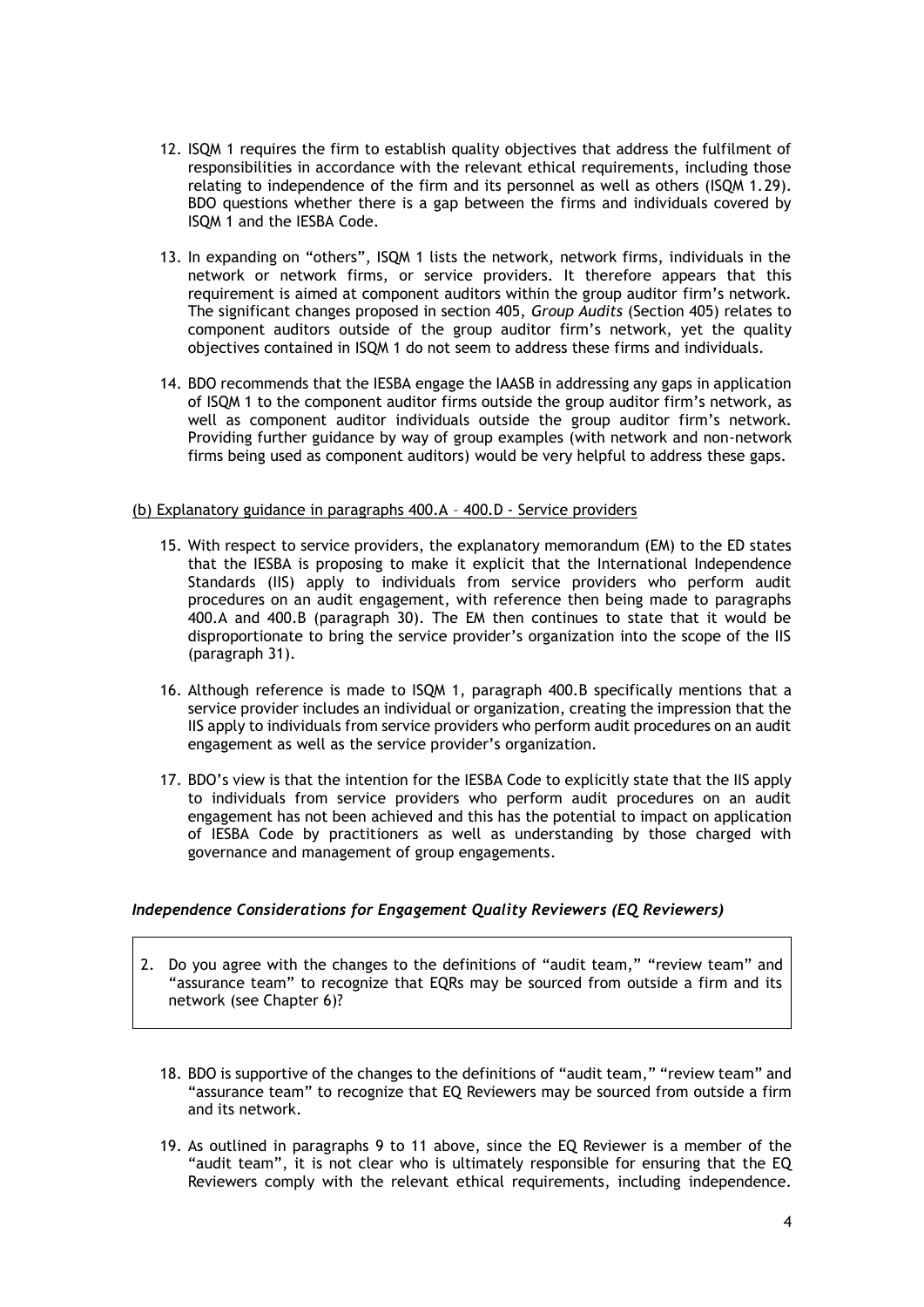ISQM 2 indicates that it is for the firm to establish policies or procedures that set forth the criteria for eligibility of individuals to be appointed as an EQ Reviewer and that these criteria must include compliance with relevant ethical requirements (including in relation to objectivity and independence of the EQ Reviewer)<sup>3</sup>. It would be helpful for the IESBA to provide additional practical guidance to highlight the distinction between the various responsibilities of the group engagement partner and the (group) audit firm when determining 'who' within the "audit team" has complied with relevant ethical requirements.

- 20. BDO also encourages the IESBA to provide practical guidance on how firms should be monitoring compliance by an EQ Reviewer outside of the group auditor's immediate network of firms as this may give rise to practical challenges – not least when a component audit firm is subject to an engagement quality review and that component firm has itself sourced an engagement quality reviewer from outside their own firm or network. This has the potential to place the group engagement team (and their firm) with a near impossible set of circumstances in order to determine compliance with relevant ethical requirements.
- 21. Given the increased use of assistant EQ Reviewers particularly as group entity structures continue to evolve – it would also be helpful for the group's section of the IESBA Code to explicitly reference whether or not the requirements placed on EQ Reviewers as part of the "audit team" also apply to assistant EQ Reviewers.

# *Independence in a Group Audit Context*

- 3. Do you agree with the proposed new defined terms that are used in Section 405 in addressing independence considerations in a group audit (see Chapters 1 and 6)?
	- 22. BDO agrees with the proposed new defined terms that are used in Section 405, with the exception of "Audit team for the group audit", as explained below.
	- 23. With respect to part (d) of the proposed definition of "audit team for the group audit", note 2 to paragraph 40 of the EM recognises it will be rare in practice for individuals within a non-network component auditor firm to be able to directly influence the outcome of the group audit if they are not otherwise performing audit work at the component. BDO cannot conceive a situation when this will happen in practice and the inclusion of part (d) in the proposed definition may result in misinterpretation and misapplication of this element of the definition.
	- 24. BDO recommends that IESBA deletes part (d) of the proposed definition of "audit team for the group audit".
	- 25. If the IESBA decides to retain this element, BDO recommends that the IESBA Code provide practical examples of how (d) might be relevant in practice. Component auditors performing audit procedures on behalf of the group engagement team could be performing a spectrum of audit procedures from performance of a single audit procedure through to conducting a full audit. As a result, it will be helpful to explain how users of the IESBA Code should consider the concept of individuals being able to 'directly influence' a component auditor based on the nature of the work that is being performed on behalf of the group engagement team rather than automatically scoping them into the 'audit team for the group audit' definition.

 $3$  ISQM 2, paragraph 18 (b)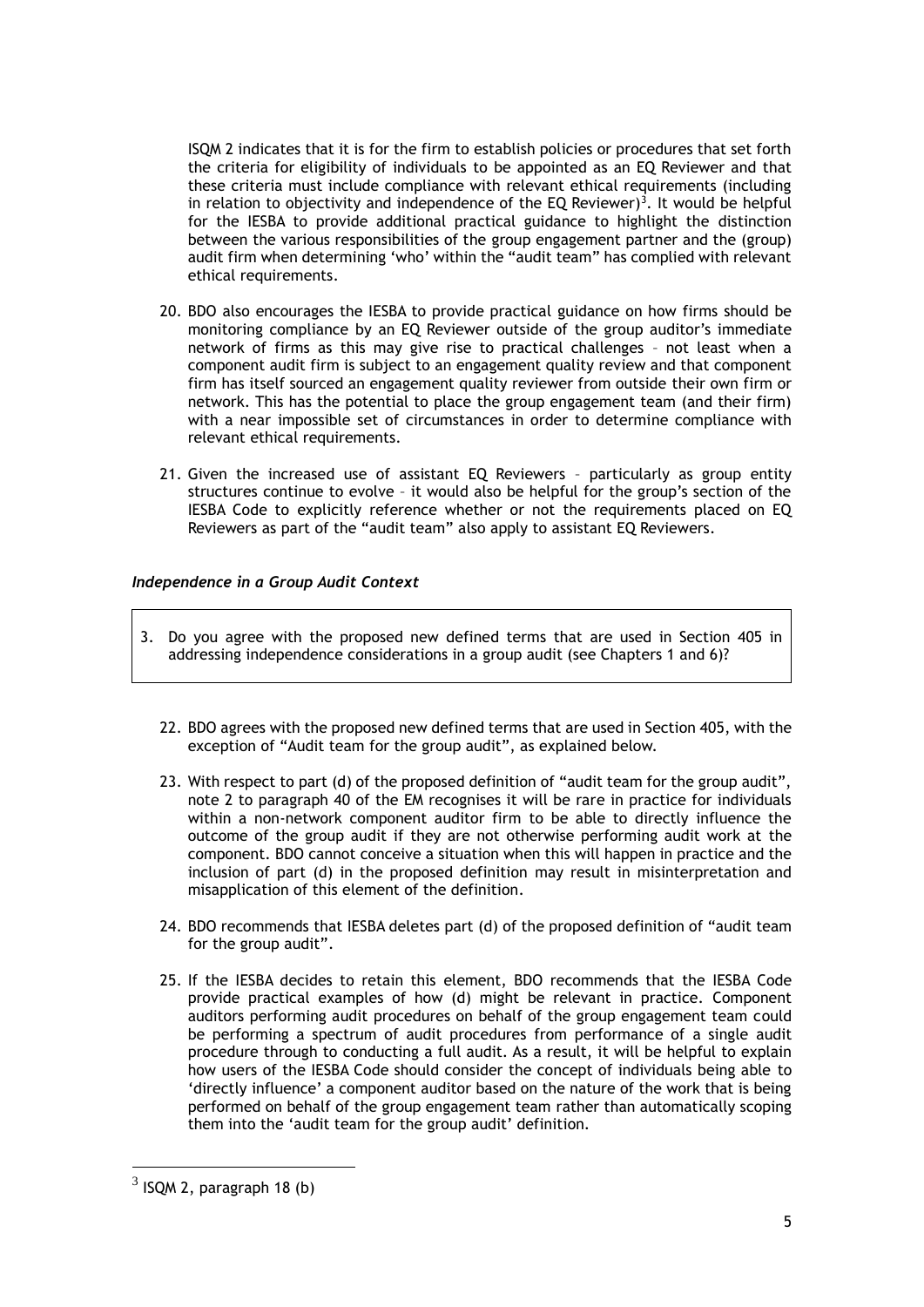- 26. Furthermore, it would be helpful to understand in the context of a group engagement when a component auditor has been engaged to perform audit procedures on behalf of the group engagement team:
	- a. 'who' the IESBA anticipates will likely be covered by part (d)
	- b. Whether part (d) also covers those individuals within component firms who:
		- i. recommend the compensation of component auditors in connection with performance of the component audit (such as a senior or managing partner of the component firm)
		- ii. provide consultation regarding technical or industry-specific issues, transactions or events which are then used or considered by the group engagement team
- 4. In relation to the proposals in Section 405 (Chapter 1), do you agree with the principles the IESBA is proposing for:
	- (a) Independence in relation to individuals involved in a group audit; and
	- (b) Independence in relation to firms engaged in a group audit, including CA firms within and outside the GA firm's network?

(a) Independence in relation to individuals involved in a group audit

- 27. BDO agrees with the principles proposed in Section 405 (Chapter 1) addressing independence in relation to individuals involved in a group audit.
- (b) Independence in relation to firms engaged in a group audit
	- 28. BDO agrees that independence in relation to firms engaged in a group audit needs to be addressed, however how this will be practically implemented and monitored is not clear.
	- 29. Furthermore, the need for the group engagement partner to understand the different audit methodologies across firms that do not form part of the same network will reduce audit efficiencies and increase the costs of a group audit.
	- 30. It will be particularly challenging for the group engagement partner to supervise the work performed by a component auditor firm outside the group auditor firm's network where the group engagement partner has no authority over these individuals and when different audit methodologies are applied.
	- 31. Refer to paragraph 38 for BDO's suggestion relating to practical guidance that will be useful in relation to how group auditor firms monitor financial interests and loans & guarantees held by component auditor firms outside the group auditor firm's network in the group audit client and the extent to which group auditors can rely on the component auditor's ISQM 1 system of quality management

### (b) Independence in relation to firms engaged in a group audit- monitoring and evaluating compliance

32. BDO is of the view that the proposed new section lacks clarity and guidance relating to monitoring and evaluation of compliance with the proposed new requirements.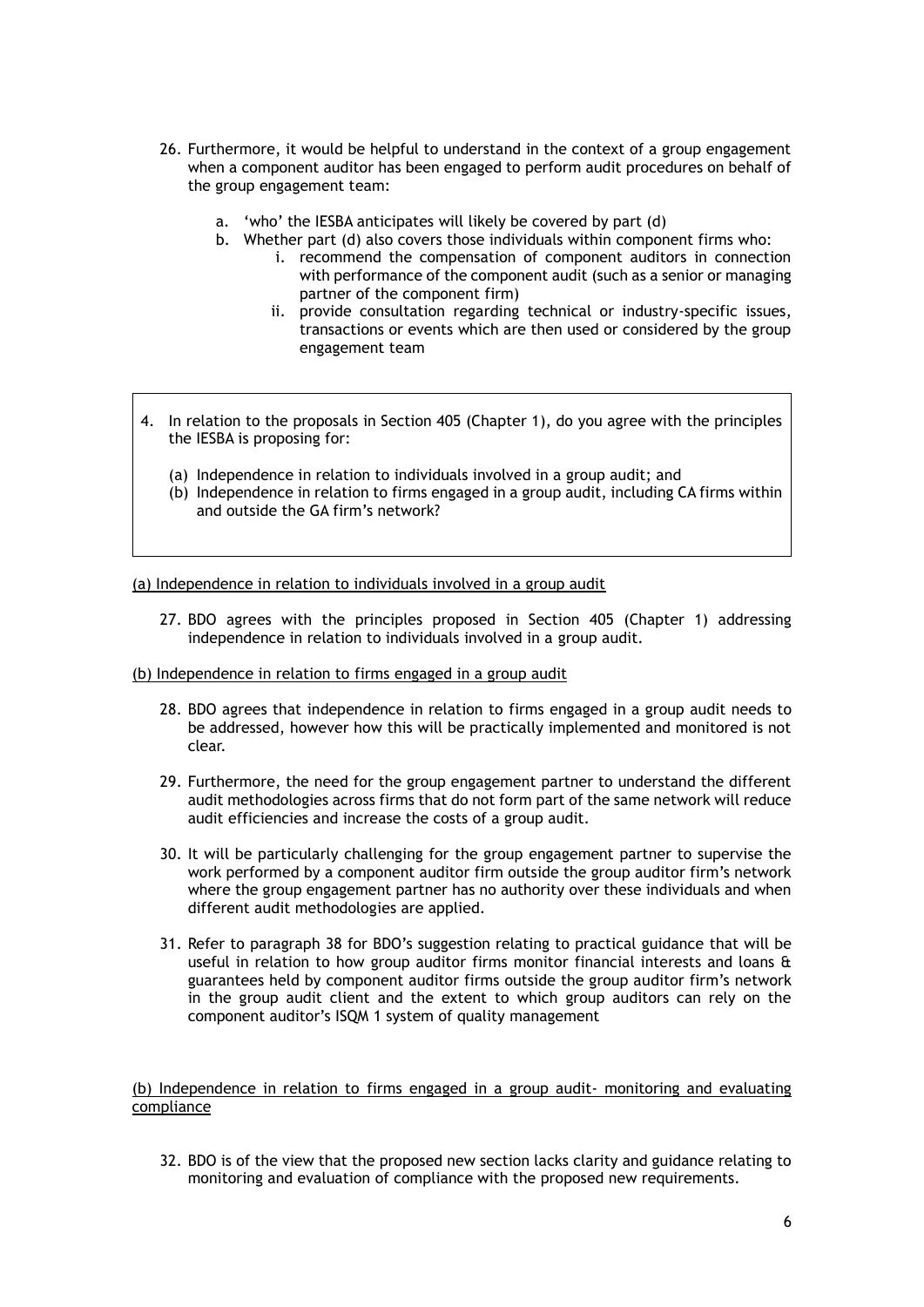- 33. To this end, BDO suggests that the IESBA Code explicitly outlines the responsibilities of the component auditor in complying with the relevant ethical requirements and how the group auditor should monitor and evaluate the component auditor's compliance. This should include:
	- a. the group auditor's responsibilities in terms of the frequency of monitoring and evaluating the component auditor's compliance with the relevant ethical requirements (i.e., before and during the engagement, as well as prior to the group auditor issuing the group auditor's report),
	- b. the component auditor's responsibilities in relation to the minimum acceptable communication with the group auditor (i.e., before and during the engagement, as well as prior to the group auditor issuing the group auditor's report),
	- c. the group auditor's role in identifying threats relating to the provision of nonassurance services to group audit client or the component audit client,
	- d. the minimum information that the group auditor is required to obtain to evidence the component auditor's compliance, and
	- e. whether the monitoring and evaluation would also extend to the component auditor's use of others (such as EQ Reviewers, service providers).

### (b) Independence in relation to firms engaged in a group audit – Key Audit Partner

- 34. Paragraph 405.11 A1 is proposed as application material to highlight that the group engagement partner might determine that an engagement partner who performs audit work related to a component for the purposes of the group audit is a key audit partner. Our understanding is that this was included as application material instead of a requirement because the group engagement partner applies professional judgment to identify key audit partners from a group perspective based on the facts and circumstances. This may have unintended consequences and result in inconsistent application by group engagement partners.
- 35. The IESBA Code currently includes a definition for Key Audit Partner and requirements with which the Key Audit Partner must comply. There is no requirement or application material for a specific individual or body to determine who the Key Audit Partners are. Proposed paragraph 405.11 A1 therefore appears to be out of line, in aligning the independence considerations in a group context to the existing requirements of Part 4 of the IESBA Code.
- 36. To this end, BDO suggests that Section 405 follow the same approach as the extant IESBA Code:
	- a. Define a Key Audit Partner from a group audit perspective, and
	- b. Include a requirement for all Key Audit Partners engaged in the group audit and their firms to comply with the requirements set out in paragraphs R411.4 and R524.6, as well as section 540.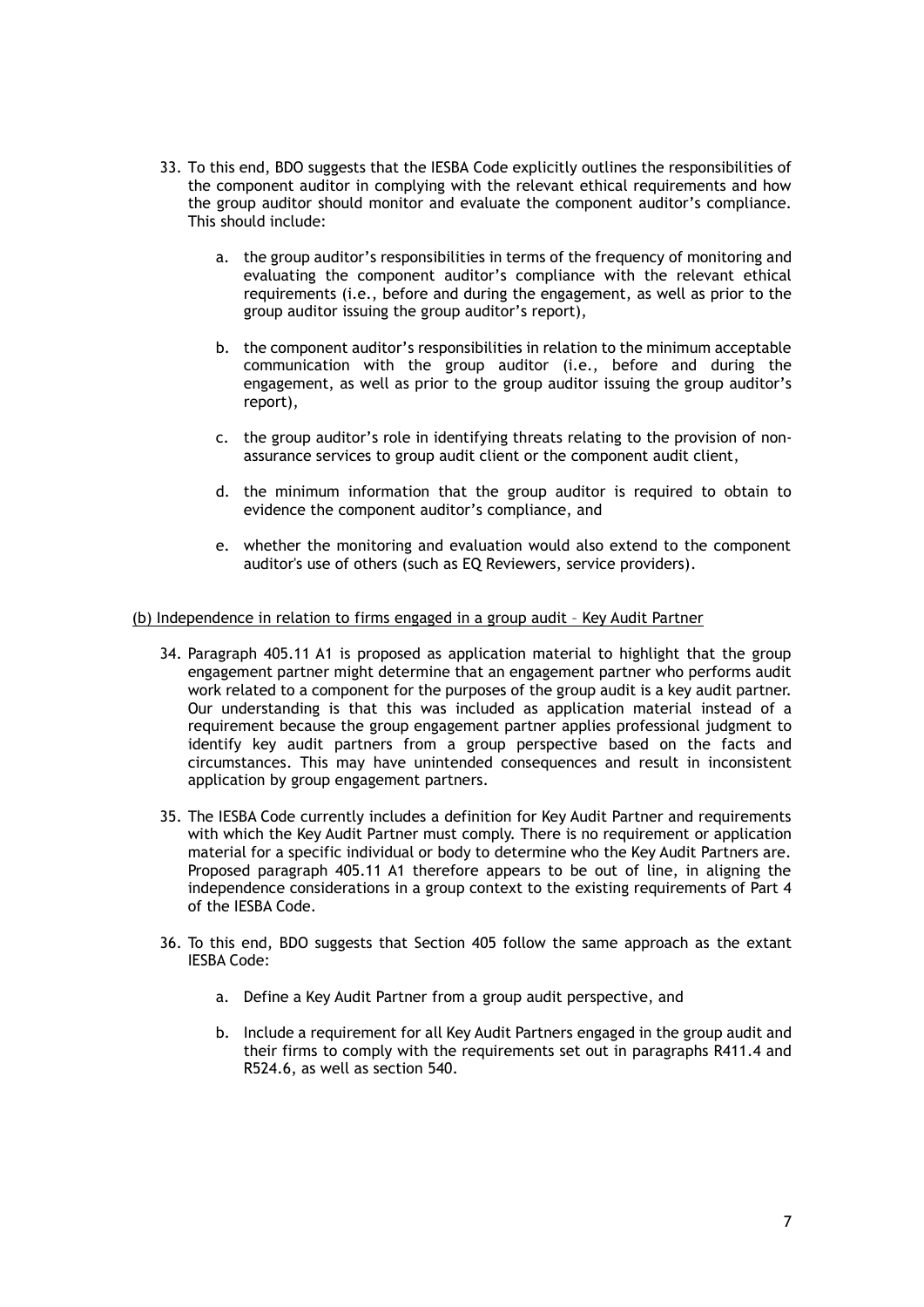- 5. Concerning non-network CA firms, do you agree with the specific proposals in Section 405 regarding:
	- (a) Financial interest in the group audit client; and
	- (b) Loans and guarantees?
	- 37. BDO agrees that the possible threats created by financial interest in the group audit client and loans & guarantees should specifically be considered, however how this will be practically implemented and monitored is not clear.
	- 38. From a practical point of view, BDO encourages the IESBA to provide guidance on how group auditor firms monitor financial interests and loans & guarantees held by component auditor firms outside the group auditor firm's network in the group audit client and the extent to which group auditors can rely on the component auditor's ISQM 1 system of quality management.

### *Non-Assurance Services*

6. Is the proposed application material relating to a non-network CA firm's provision of NAS to a component audit client in proposed paragraph 405.12 A1 – 405.12 A2 sufficiently clear and appropriate?

### Applicability of proposed paragraphs 405.12 A1 – A2

- 39. The proposed requirement contained in paragraph 405.12 A1 for the component auditor to apply the independence requirements for NAS for PIEs to the component audit client where the group audit entity is a PIE may result in the unintended consequence of increasing market concentration of auditors in reducing the pool of auditors willing to engage with a group auditor firm that is outside of the component auditor firm's network. This could force the group auditor to directly obtain sufficient appropriate audit evidence to support the group audit opinion without engaging with a component auditor firm, resulting in the potential loss of vitally important component auditor knowledge and expertise at the component entity, as well as increased inefficiencies and costs.
- 40. The group auditor firm develops the group audit plan and determines the work to be performed by the component auditor at component level. The requirement should be proportionate to the self-review threat that is being addressed.
- 41. To this end, BDO recommends that the IESBA consider a proportionate approach to the prohibition on component auditor firms outside of the group auditor firm's network contained in R405.9 -10 by including consideration of:
	- a. the materiality of the component audit client to the group audit client, and
	- b. the level of influence that the component auditor firm can exert on the group audit opinion.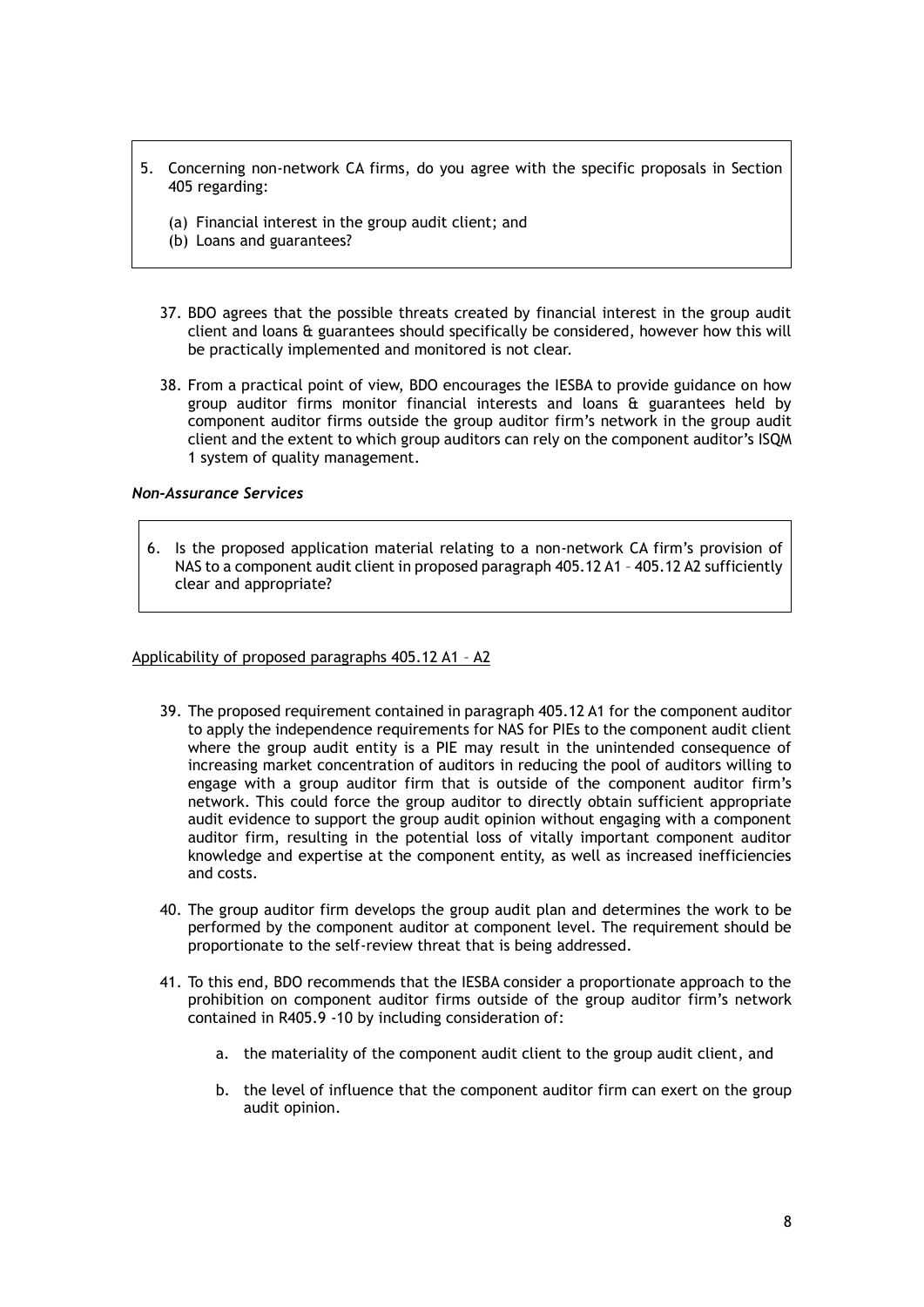### Clarity of proposed paragraphs 405.12 A1 – A2

- 42. Proposed paragraphs 405.12 A1- A2 are not sufficiently clear in outlining that the requirements of Section 600 are applied from the perspective of the component audit client and not the group audit client. The perspective that the requirements are applied from will result in inconsistent applications of the prohibitions and should therefore be clarified.
- 43. BDO supports the inclusion of examples in the IESBA Code to illustrate the requirements and related application material. Although labelled as examples, the information contained in paragraph 405.12 A1 is a repeat of the requirements and therefore does not achieve the desired effect of illustrating the requirements. Furthermore, the inclusion of these two requirements creates the impression that these are the only two prohibitions that apply and not all those contained in Section 600 of the IESBA Code.
- 44. To this end, BDO suggests that the examples be removed from proposed paragraph 405.12 A1 and that it will be more useful in this case for the IESBA to develop practical guidance, including Group structures illustrating the application of R405.9 and R405.10 to the related entities from the perspective of the component auditor firm outside of the group auditor firm's network. It will be useful for these examples to illustrate group audit clients that operate international, resulting in different local rules being applicable in the different jurisdictions and their interaction with the requirements contained in the IESBA Code.

# Transitional arrangements

45. In finalising the proposed revisions, BDO suggests that the IESBA include transitional arrangements to address non-assurance services currently being provided by component auditors that may become prohibited under the revised requirements.

# *Changes in Component Auditor Firms*

- 7. Is the proposed application material relating to changes in CA firms during or after the period covered by the group financial statements in proposed paragraph 405.13 A1 – 405.13 A2 sufficiently clear and appropriate?
	- 46. BDO is of the view that the proposed application material relating to changes in component auditor firms during or after the period covered by the group financial statements in proposed paragraph 405.13 A1 – 405.13 A2 is sufficiently appropriate.

# *Breach of Independence*

- **8. Do you agree with the proposals in Section 405 to address a breach of independence by a CA firm?**
	- 47. BDO agrees with the proposals contained in paragraph R405.14 relating to a breach identified by a component auditor firm with the group auditor firm's network.
	- 48. With respect to the proposals relating to a breach identified by a component auditor firm outside the group auditor firm's network, BDO is of the view that a necessary step for the component auditor firm is missing, namely to consider whether, and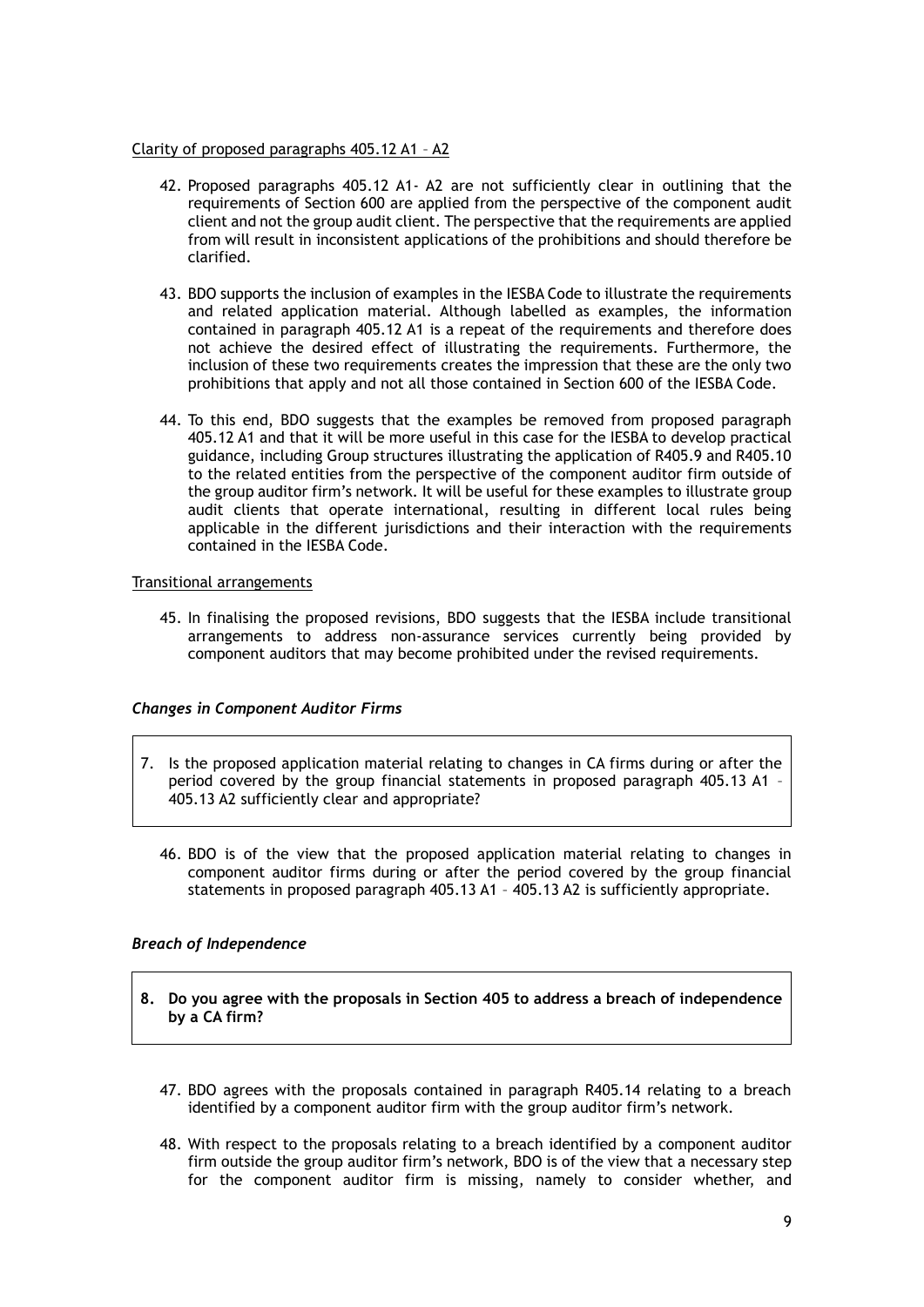appropriately respond to any legal or regulatory requirements. BDO therefore recommends that the following additional step be added as requirement R405.15(e):

In consultation with the group audit engagement partner, the Component Auditor firm shall consider whether any legal or regulatory requirements apply, and if so,

- i. Comply with those requirements, and
- ii. Consider reporting the breach to a professional or regulatory body or oversight authority if such reporting is common practice or expected in the relevant jurisdiction.
- 49. With respect to proposed paragraph R405.19, BDO questions why the group audit firm's communication with those charged with governance is not required to be in writing.
- 50. While we support the use of visual aids within professional standards, the Illustrative diagram of the proposed process to address breaches of independence at the component auditor firm contained in Appendix 2 is not consistent with the proposed requirements relating to breaches contained in Section 405:
	- a. Proposed paragraphs 405.18 A1 and A2 address the group engagement partner's determination of whether the breach has been satisfactorily addressed by the component auditor or not before determining whether further action is needed, and the breach is communicated with those charged with governance. The illustrative diagram includes an additional step not contained in Section 405 for the group engagement partner to assess the significance of the breach prior to communicating the breach with those charged with governance.
	- b. The illustrative diagram distinguishes between a "significant breach" (block I) and a "very significant breach" (block J), yet proposed section 405 does not include the concept of a "very significant breach".

# *Proposed Consequential and Conforming Amendments*

- **9. Do you agree with the proposed consequential and conforming amendments as detailed in Chapters 2 to 6?**
	- 51. BDO agrees with the proposed consequential and conforming amendments as detailed in Chapters 2 to 6.

# *Effective Date*

- **10. Do you support the IESBA's proposal to align the effective date of the final provisions with the effective date of ISA 600 (Revised) on the assumption that the IESBA will approve the final pronouncement in December 2023?**
	- 52. The revision to the definition of the engagement team in ISA 220 (Revised), making all component auditors part of the engagement team and the resultant implications concerning the application of the IIS in Part 4A of the IESBA Code make it necessary to align the effective date of ISA 600 (Revised) and the IESBA's final pronouncement.